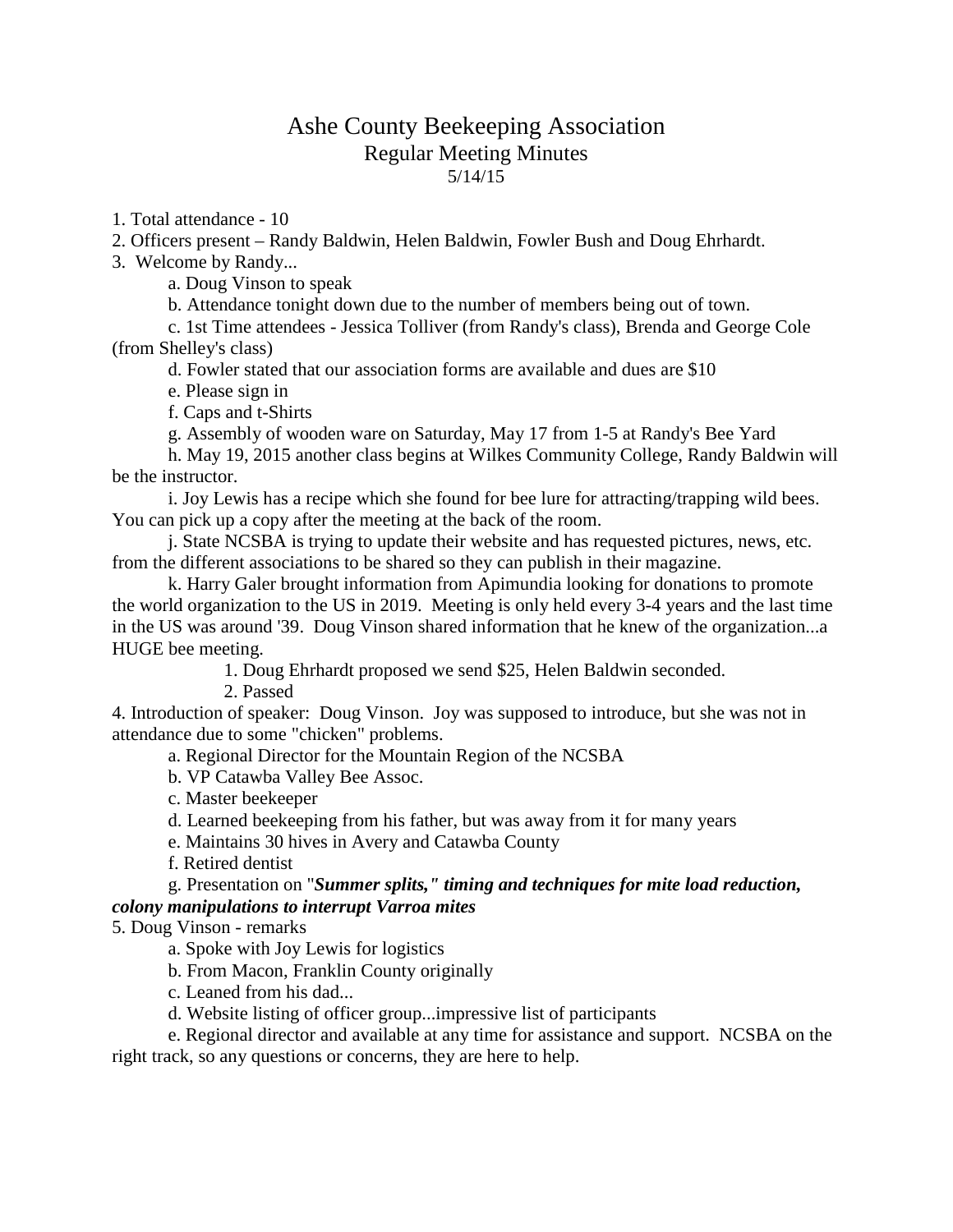f. Disclaimer

- 1. NOT an expert
- 2. Ideas not original, but collected from years of experience and
- 3. Timing and Techniques for mite load reduction
- g. Mite load reduction
	- 1. Sustainability
	- 2. Reducing winter losses
	- 3.Healthier late season bees
	- 4. These are the three components of the story
- h. Major concerns?
	- 1. Winter losses
	- 2. Queen issues
	- 3. Absconding
	- 4. Sick bees
	- 5. Mite overload
	- 6. Dwindling
	- 7. Collapse (picture of a rapidly collapsing colony) brood scattered, no honey,

not many bees.

i. When bees are concentrated over a narrow area of brood until there is just a few left...foragers are gone. Leave and don't come back! Queen is laying eggs, but they are not being nurtured.

j. Causes?

- 1. varroa mite
- 2. viruses
- 3. nosema
- 4. chemicals
- 5. nutrition
- 6. immune response disorder
- 7. stress
- 8. Combination of the above?

k. Now with monoculture, asphalt and lesser foraging areas.

l. "Varroa mite toughest challenge ever faced by the American beekeeper...Randy Oliver

m. How to make up for losses? We buy bees...buy bees...buy bees! Or just give up!

- n. Package bee industry is huge...spring '15, Catawba County 600 packages
- o. Summer increase math:
	- 10 hives going into winter x 30%  $\cos = 7$  hives remaining (typical)
	- 5 summer splits (nucs) + 10 parent hives  $= 15$
	- 15 x 30% loss  $=$  surviving hives in spring
	- NET GAIN OF 1
- p. Packages are easy but NOT foolproof. (P\$#\* POOR BEEKEEPING)
- q. Making summer increases make for healthier bees and not have such losses.

r. Assume mite/virus reduction is a big issue and work to do mite reduction..."take your losses in the fall and make our increase in the spring." But this advice may not be as important now...don't recommend putting weak hive with a strong hive because you can't treat in winter.

s. Make your increase in summer to hedge against fall and winter losses...avert a mite explosion in early fall...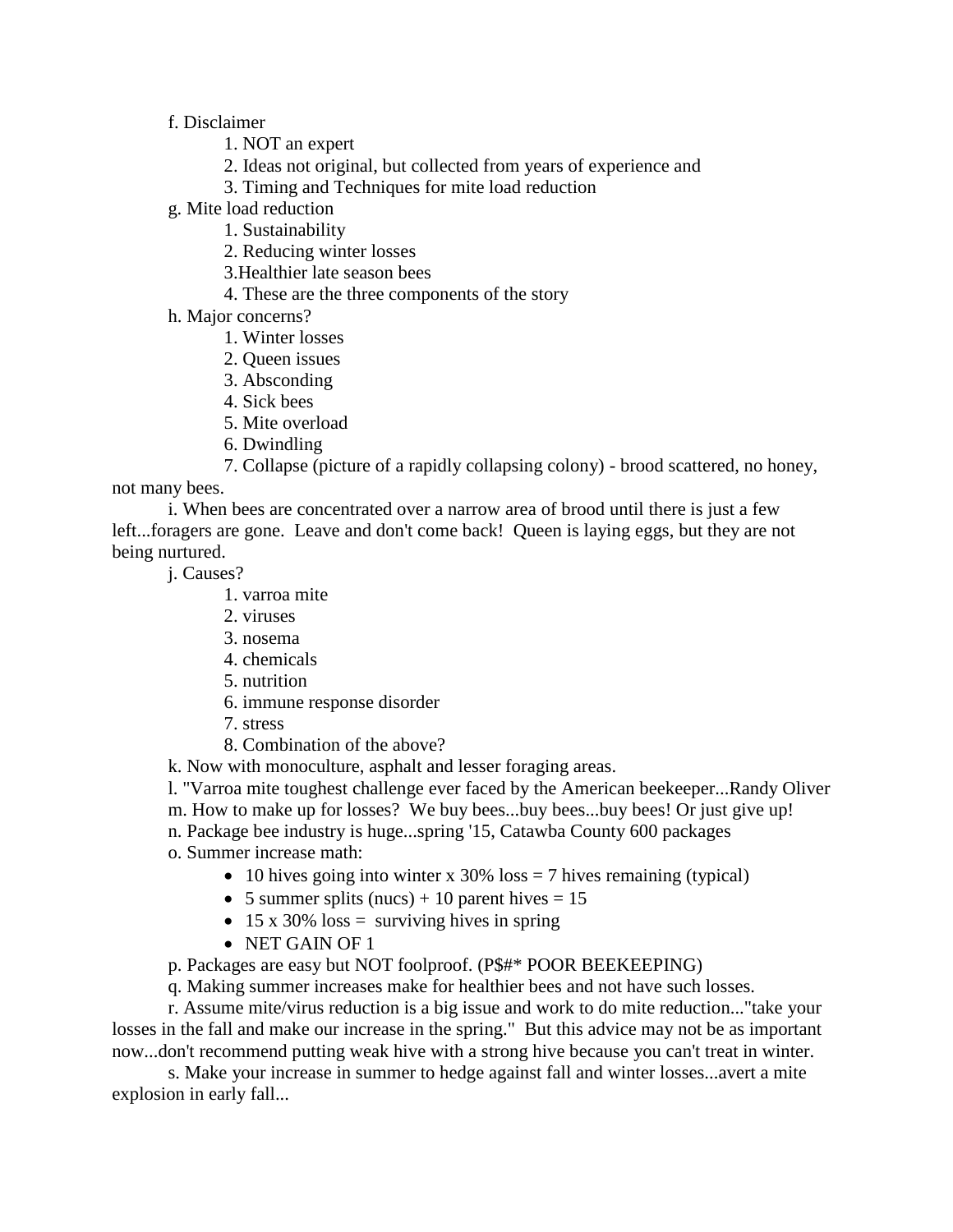t. Terminology

1. Splits- doesn't have to be an equal #

- 2. Starts take a few frames from other hives
- 3. Increase
- u. Spring splits have inherent problems:
	- 1. weather
	- 2. fewer resources
	- 3. fewer drones
	- 4. slow buildup
	- 5. queen availability
	- 6. feeding issues

v. Advantages of July splits (starts)

- 1. mite load reduction (reproductive cycle)
- 2. available queens (local), drones
- 3. much more flexible timetable
- 4. good weather
- 5. hedge against winter losses with overwintered nucs
- 6. greater resources (bees, brood, etc.)

w. Definition: Superseding of queens - hive replaces the queen. A July split is an artificial superseding.

x. What do surviving colonies have in common:

- 1. summer mated queen
- 2. small nest cavity over winter
- 3. queenless periods during late summer
- 4. mite reduction at a critical time
- 5. related to survivor stock

Therefore:

1. summer splits have periods of queenlessness and therefore periods of no 8 day old open brood

2. during this period, varroa has no place to breed so their reproductive cycle is

interrupted

3. the length of this period depends on how you requeen your split(s)

y. Mel Disselkoen...mdasplitter.com. Has a new OTS (*On The Spot*) book. Queen rearing class in Henderson County and Haywood County

5. Doug Vinson - How to use the information?

a. divide colonies in July to create a queenless state just before mites reach a deadly threshold in Aug and September

b. lack of uncapped brood will prevent varroa from having a place to reproduce

c. Aug and Sept mite population explosion has deadly impact:

- 1. brood is stressed and dies
- 2. viruses run rampant

d. Make a summer split and you won't have as heavy a mite load/1000 bees

e. Bees outbreed the mites

f. A new queen needs to be mated after the summer solstice (June 21). If she begins to lay like a spring queen